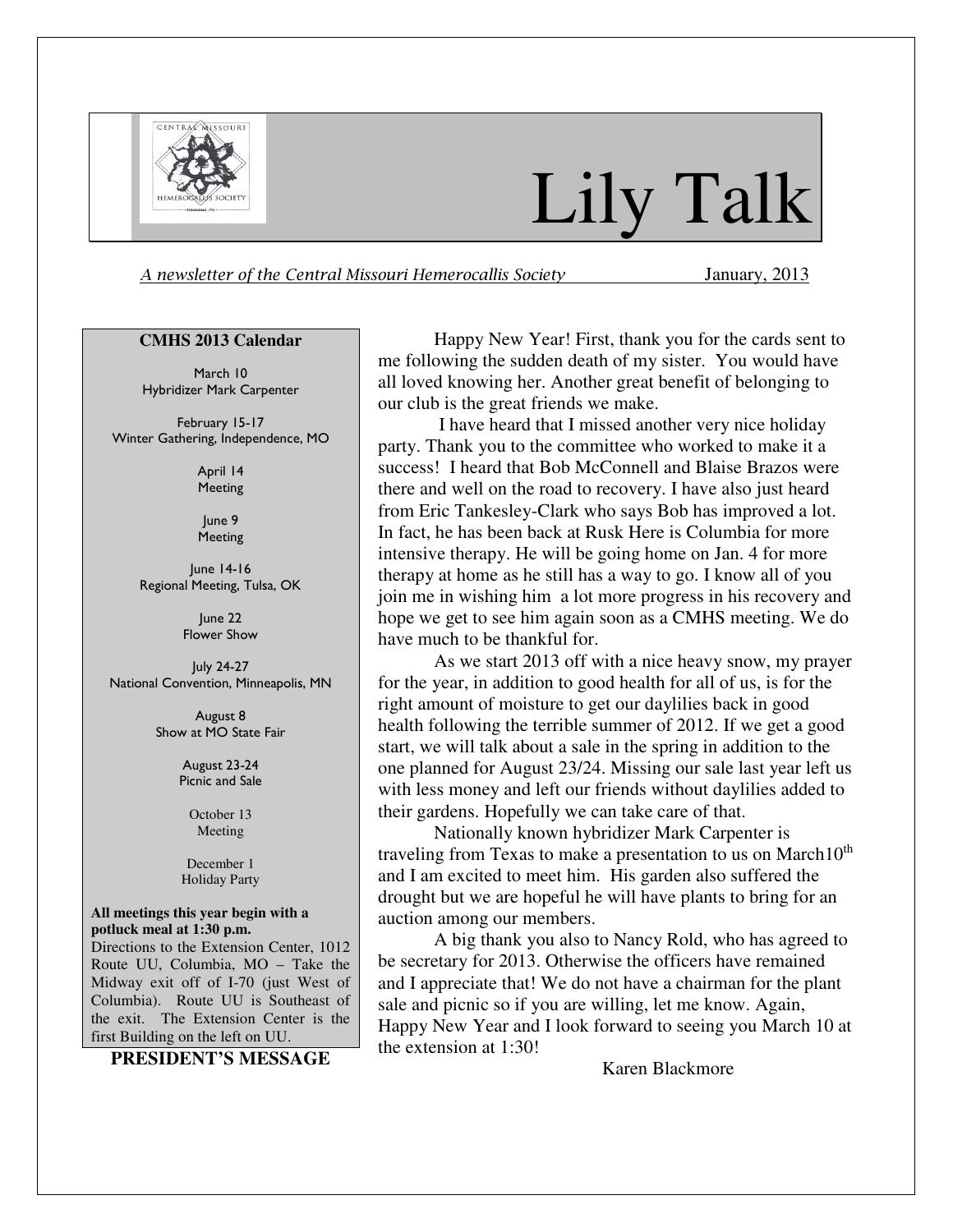## **CMHS Membership Dues**

Just a reminder…the membership dues were due at the end of December. You should have received a renewal notice if you have not yet renewed. Please send those in as soon as possible. Thanks, Clarice

### **Region 11 Winter Gathering Feb 15-17 Independence, MO**

Make plans NOW and register for the annual Region 11 Winter Gathering. It is just down the road in Independence, and it promises to be a great time to talk daylilies and see summer blooms on the big screen. Some great plants will be auctioned. It is a great mood booster for gardeners with cabin fever! The agenda, registration form and auction list is being forwarded in a separate email and is also available on the AHS Region 11 website.

### **Join our National Organization**

It is that time of year again...time to renew or get a new membership in **AHS-American Hemerocallis Society**. If you do not belong, let me give you an idea of what you are missing:

 Four wonderful Daylily Journals every year Three informative Region 11 Mokanok newsletters every year Catalogs from wonderful daylily nursuries Access to the new AHS membership-only portal with tons of information available and forums for learning \$25 VOUCHER toward a daylily for new member or upgraded membership to 3 years Information on the yearly award winners Convention gardens, upcoming plus beautiful coverage after the convention Scientific articles...do you know about Gall Midge, cutworms, leaf miners, daylily genetics What's new in daylilies: Sculpted, patterned (great 4 part article) Hybridizer articles...do you know these people: Joe Goudeau, Richard Norris, John & Nancy Falck, Jim Murphy, George Doorakian, Jane Trimmer, Tom & Pam Erickson, Jeff Corbett, Fran Harding...just to name a few of the hybridizers featured this last year

NOW is the time to join in order to get all four 2013 journals. The membership form is below...so send your check to Pat Mercer ASAP and enjoy the latest daylily information.

...Lois Hart, Region 11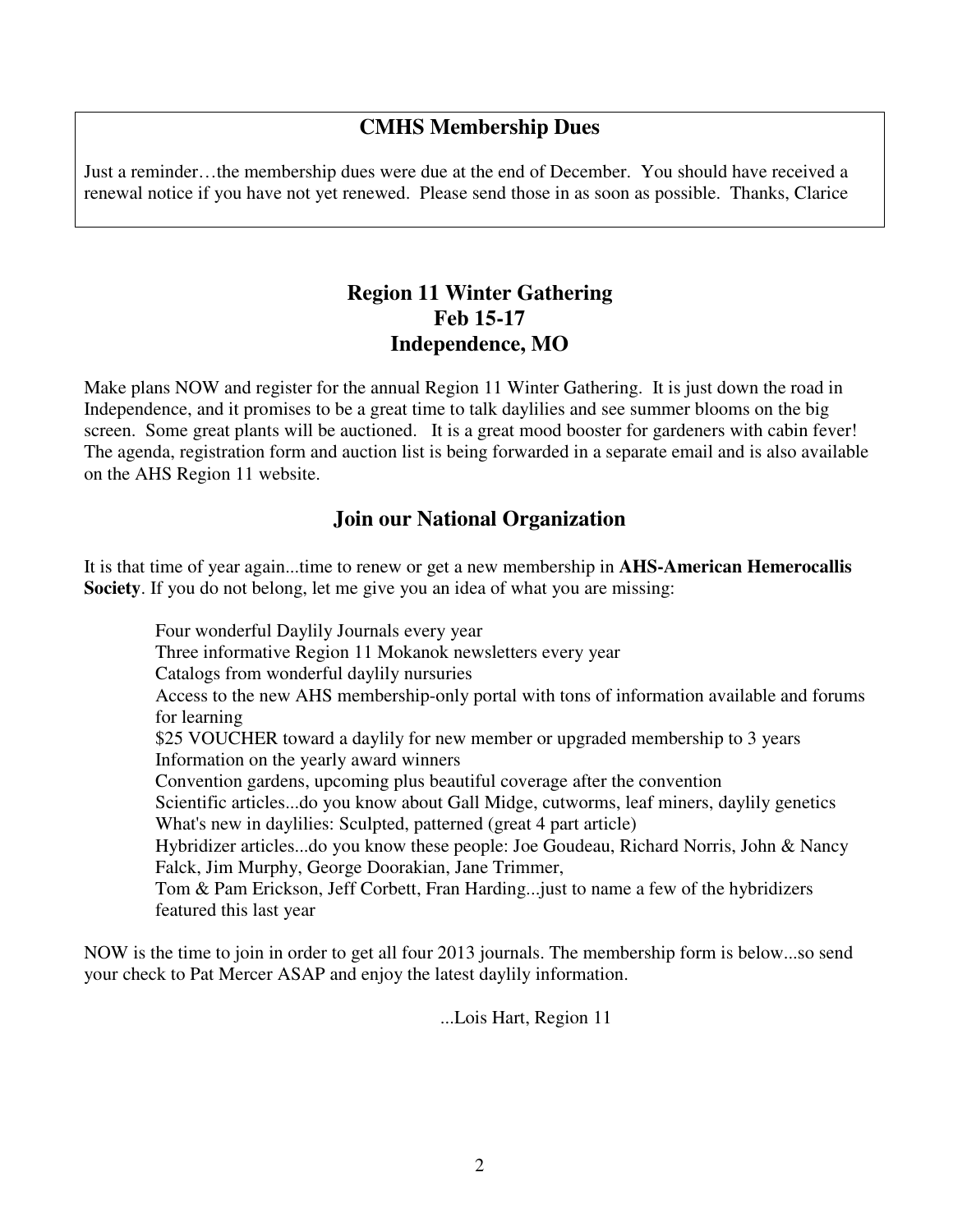|                                                                                                                                                                                       | New member voucher program for free daylilies!<br>New members who join at any level, as well as current members with a one-year membership who upgrade to a three-<br>year or life membership, and those with a three-year membership who upgrade to a life membership, will receive a<br>voucher worth \$25 or more to use with participating vendors for purchasing daylilies. Member pays shipping (and phyto<br>certificates where applicable). Vendors may require a minimum purchase, and some vendors will redeem the vouchers<br>for higher value than others. AHS will send you a voucher along with a list of participating vendors, required minimum<br>purchases, and voucher values for each vendor. Each member may participate in the voucher program one time only. |  |
|---------------------------------------------------------------------------------------------------------------------------------------------------------------------------------------|-------------------------------------------------------------------------------------------------------------------------------------------------------------------------------------------------------------------------------------------------------------------------------------------------------------------------------------------------------------------------------------------------------------------------------------------------------------------------------------------------------------------------------------------------------------------------------------------------------------------------------------------------------------------------------------------------------------------------------------------------------------------------------------|--|
|                                                                                                                                                                                       | The AHS Membership/Subscription Application<br>New membership! Renewal upgrade?<br><u> 1999 - Johann Barn, mars ann an 1998 - Ann an 1998 - Ann an 1998 - Ann an 1998 - Ann an 1998 - Ann an 1998 - </u>                                                                                                                                                                                                                                                                                                                                                                                                                                                                                                                                                                            |  |
|                                                                                                                                                                                       | Name_<br>sive or a complete strike or the complete strike<br>Address<br>State Country Country<br>City.                                                                                                                                                                                                                                                                                                                                                                                                                                                                                                                                                                                                                                                                              |  |
|                                                                                                                                                                                       | <b>Email Email District of the Community of the Community of the Community of the Community of the Community of the Community of the Community of the Community of the Community of the Community of the Community of the Commun</b><br>Telephone____<br>Amount enclosed                                                                                                                                                                                                                                                                                                                                                                                                                                                                                                            |  |
|                                                                                                                                                                                       | Send all dues, address changes, and membership inquiries to:<br>Pat Mercer, AHS Executive Secretary, P.O. Box 10, Dexter, GA 31019<br>Make checks payable to the American Hemerocallis Society.                                                                                                                                                                                                                                                                                                                                                                                                                                                                                                                                                                                     |  |
|                                                                                                                                                                                       |                                                                                                                                                                                                                                                                                                                                                                                                                                                                                                                                                                                                                                                                                                                                                                                     |  |
| <b>Next CMHS Meeting</b>                                                                                                                                                              |                                                                                                                                                                                                                                                                                                                                                                                                                                                                                                                                                                                                                                                                                                                                                                                     |  |
| Our next meeting will be March 10. We have moved our regular February meeting to March so that we can<br>accommodate the hybridizer, Mark Carpenter's schedule. Hope to see you then. |                                                                                                                                                                                                                                                                                                                                                                                                                                                                                                                                                                                                                                                                                                                                                                                     |  |

# CENTRAL MO. HEMEROCALLIS SOCIETY **MINUTES** OCTOBER 14, 2012

The Central MO. Hemerocallis Society met on October 14 at the Boone County Extension Center. New members were introduced and were given a copy of the Eureka catalogue.

Members were asked to give Blaise Brazos any suggestions for programs for next year. A spring plant sale was suggested for April  $20<sup>th</sup>$ ,  $2013$ , as well as continuing our regular fall sale in August. It is possible to dig plants from our daylily bed at Bradford Farm in Columbia.

Members are reminded that dues need to be paid by December 30, 2012. Our annual Christmas party is scheduled for December 2<sup>nd</sup>. It was voted to allow \$200.00 from the club funds to cover the cost of gifts and other supplies. Carol Schultz and Alice Havard volunteered to chair the Christmas committee. Members are also asked to donate gifts for the party.

Edyth Jenkins has decided not to continue with the job of Secretary for 2013. Nancy Rold would consider the Secretary's position.

Eureka catalogues will not be ordered by the club. Members will obtain copies on their own, if interested.